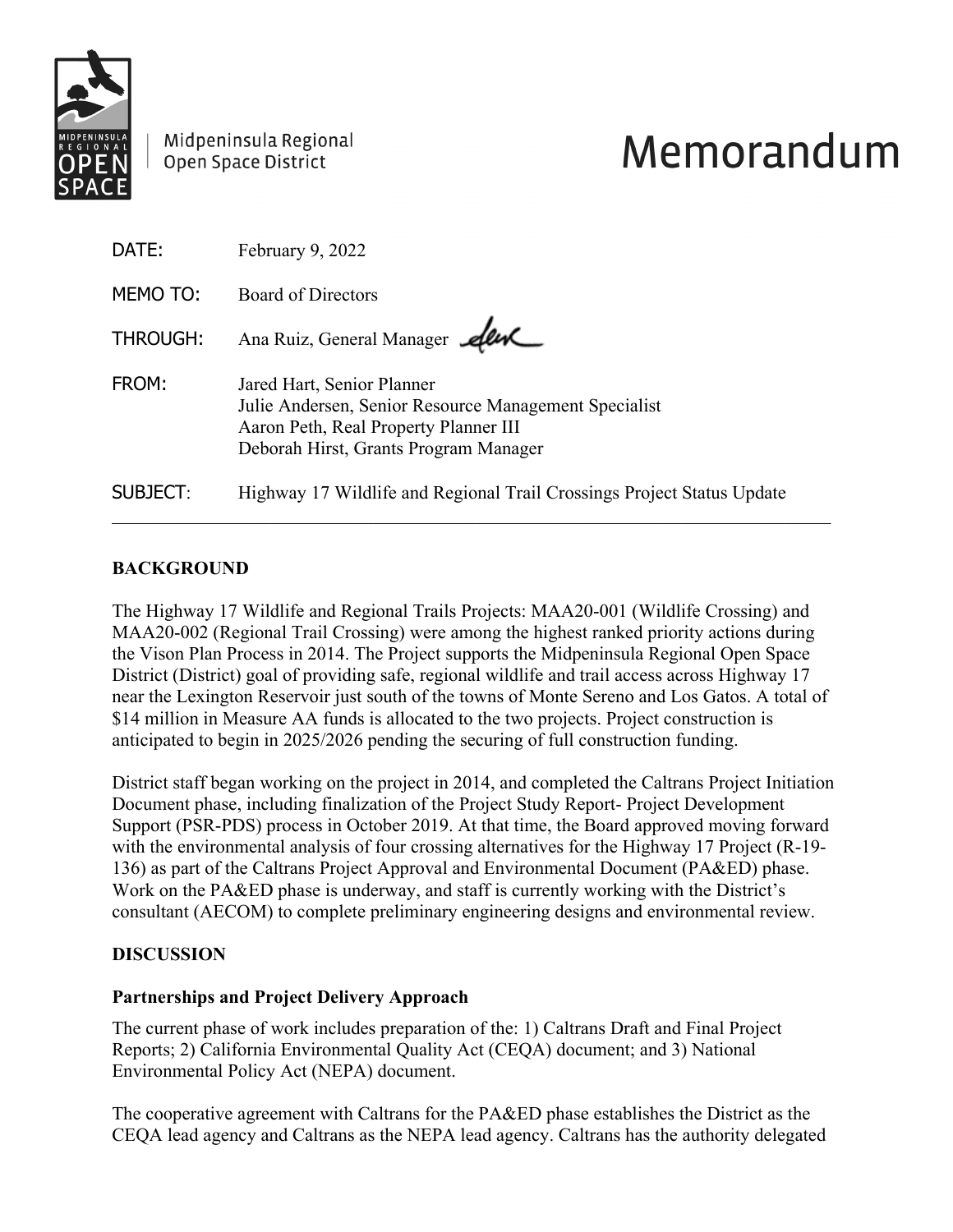by the Federal Highway Administration (FHA) to act as a lead agency for NEPA. NEPA is the federal equivalent of CEQA and is required for the Project to receive federal funding.

The most common actions that require or create a nexus to NEPA for local agencies are projects proposed on federal lands, have a federal partner, and/or where federal funding is involved. The Highway 17 Project (Project) is not located on federal lands, and the District does not currently have a formal federal partner or federal funding allocated to the Project. This has created a challenge because while Caltrans has agreed to be the lead agency for NEPA, Caltrans cannot initiate federal agency consultations that are required under NEPA or consider approval of a NEPA document for the Project until there is a NEPA nexus. Out of the three common actions, securing federal funding, is the most practical way to establish a NEPA nexus for the Project.

To this end, the District has been working with the Metropolitan Transportation Commission (MTC) and Santa Clara Valley Transportation Authority (VTA) to identify federal funds that could be directed to the Project to establish a NEPA nexus. Through discussions with MTC and VTA, a solution has been identified for a funding exchange agreement with MTC whereby the District would exchange District funds with discretionary federal transportation funding that is administered through MTC. With this approach, MTC would direct federal transportation funds to the Project for construction, anticipated to be in the amount of \$500,000, effectively establishing a NEPA nexus. In exchange, the District would provide the same amount of local District funding to MTC. This is the most expedient approach to secure a NEPA nexus for the project while reserving critical funds for future construction. By establishing a NEPA nexus now, the District would be able to proceed with preparing the NEPA document on schedule (with Caltrans remaining as the lead NEPA agency) and efficiently utilize consultant services to both complete the CEQA/NEPA analysis and ensure that the findings are consistent. Once the NEPA document is completed, the Project will become eligible to compete for funds from other federal funding sources.

In order to pursue this opportunity and keep the concurrent CEQA/NEPA process on track, the District needs to partner with a Project Sponsor eligible to encumber MTC's federal funds. To receive MTC's federal transportation funding, the Project must have a Project Sponsor that is a transportation agency with the expertise and staff resources necessary to deliver the project and meet all federal aid requirements. VTA has been actively engaged with the Project and has the necessary transportation agency authority to take on the Project Sponsor role and encumber federal funding identified by MTC.

On October 9, 2021, the General Manger submitted a letter to VTA requesting that VTA consider becoming the Project Sponsor during the current phase and enter into discussions with the District to become the Project Delivery Partner during the next phase. As the Project Delivery Partner, VTA would lead the Plans, Specifications and Estimates (PS&E) phase of the Project and manage a prime consultant to complete final designs, develop operation and maintenance agreements and move the Project through final construction, working in collaboration with the District and Caltrans.

At VTA's November 4, 2021 Board of Directors meeting, Director and Santa Clara County Board of Supervisor Cindy Chavez submitted a [Referral to the VTA Administration](http://santaclaravta.iqm2.com/Citizens/FileOpen.aspx?Type=1&ID=3356) (agenda item No. 8.3), directing VTA staff to work with the District to analyze the resources and project timeline necessary for VTA to become the Project Sponsor and Project Delivery Partner to support efforts in securing near-term federal transportation funding and ultimately deliver the project through construction. Following the November VTA Board meeting, District staff have worked with VTA and MTC on identifying the steps necessary for VTA to become the Project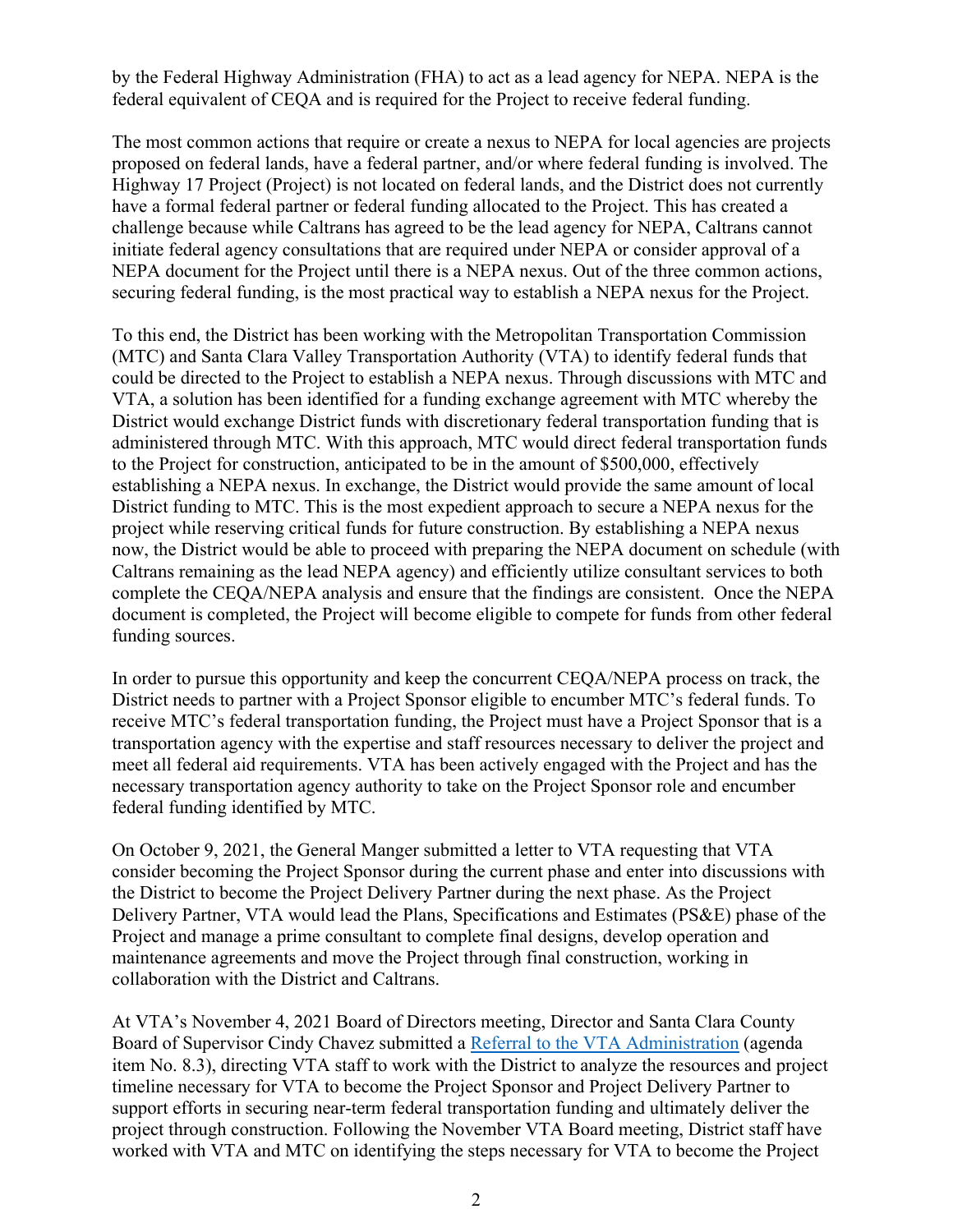Sponsor and Project Delivery Partner, and the process for a funding exchange agreement with MTC that would bring federal funding to the Project quickly and allow Caltrans to fulfill its NEPA lead agency role within the current Project timeline.

### *MTC Funding Exchange*

For the District to enter into a funding exchange agreement with MTC, the Project must be added to the Bay Area's Transportation Improvement Program (TIP), which is managed by MTC and approved by Caltrans, through a TIP amendment. The TIP lists regionally significant transportation projects and programs receiving Federal Highway Administration/Federal Transit Administration funds or for which an action by a federal agency is expected. MTC would first need to identify federal funds for the Project and then submit the TIP amendment for final approval by Caltrans. The District and MTC would then enter into a funding exchange agreement to exchange District funding for federal funding. Listing the Project in the region's TIP with programmed federal funds would establish a NEPA nexus and make the Project eligible for additional future federal funding opportunities to support construction. It is anticipated that District staff would forward a funding exchange agreement with MTC to the Board for consideration in Spring 2022.

#### *VTA Project Sponsor/Project Delivery Partner Agreement*

For the Project to be included in the region's TIP and to enter into an exchange agreement with MTC, the District needs to partner with a transportation agency with the ability to *encumber* federal transportation funds. For federal funding eligibility and because the Project includes significant transportation infrastructure outside of the District's open space preserves, the District has been exploring partnership opportunities with Caltrans, VTA, and County of Santa Clara Roads and Airports. Through those discussions, VTA has been identified as the best suited Project Sponsor and Delivery Partner because of their shared goals, ability to work with MTC's federal transportation funds, technical expertise, and their experience in delivering transportation infrastructure projects through the Caltrans process.

As a Project Sponsor, VTA fulfills the requirement for the District to execute a funding exchange agreement with MTC. As a Project Delivery Partner, VTA would lead the PS&E phase of the Project and manage a prime consultant to complete final designs, develop an operation and maintenance agreement, and move the components of the Project within the Caltrans right-ofway through permitting and construction. The District would work in partnership with VTA as VTA takes the lead role for the Project through construction. The tradeoff with VTA leading the remainder of the project delivery process includes: (a) transferring control over subsequent components of the Project such as final design, and (b) transferring oversight of the Project schedule, budget and construction cost management. The benefits significantly outweigh the tradeoffs and include: (a) eligibility through VTA to encumber MTC's federal funding by March/April 2022 for construction; (b) bringing on greater staffing, expertise and resources through VTA to facilitate project completion of a major capital transportation project; and (c) access to additional sources of federal funding to fill the \$16 to \$20 million funding gap.

District staff do not have the same level of expertise in delivering transportation infrastructure projects of this scale, nor the ability to maintain infrastructure on the state highway system. In addition, the District is not eligible to encumber federal funds managed by MTC since it is not a transportation agency. While the District is eligible to secure federal funding through future competitive grant program applications, the outcomes of competitive applications are uncertain and construction grants must be timed for use in 2025 through end of construction. Working with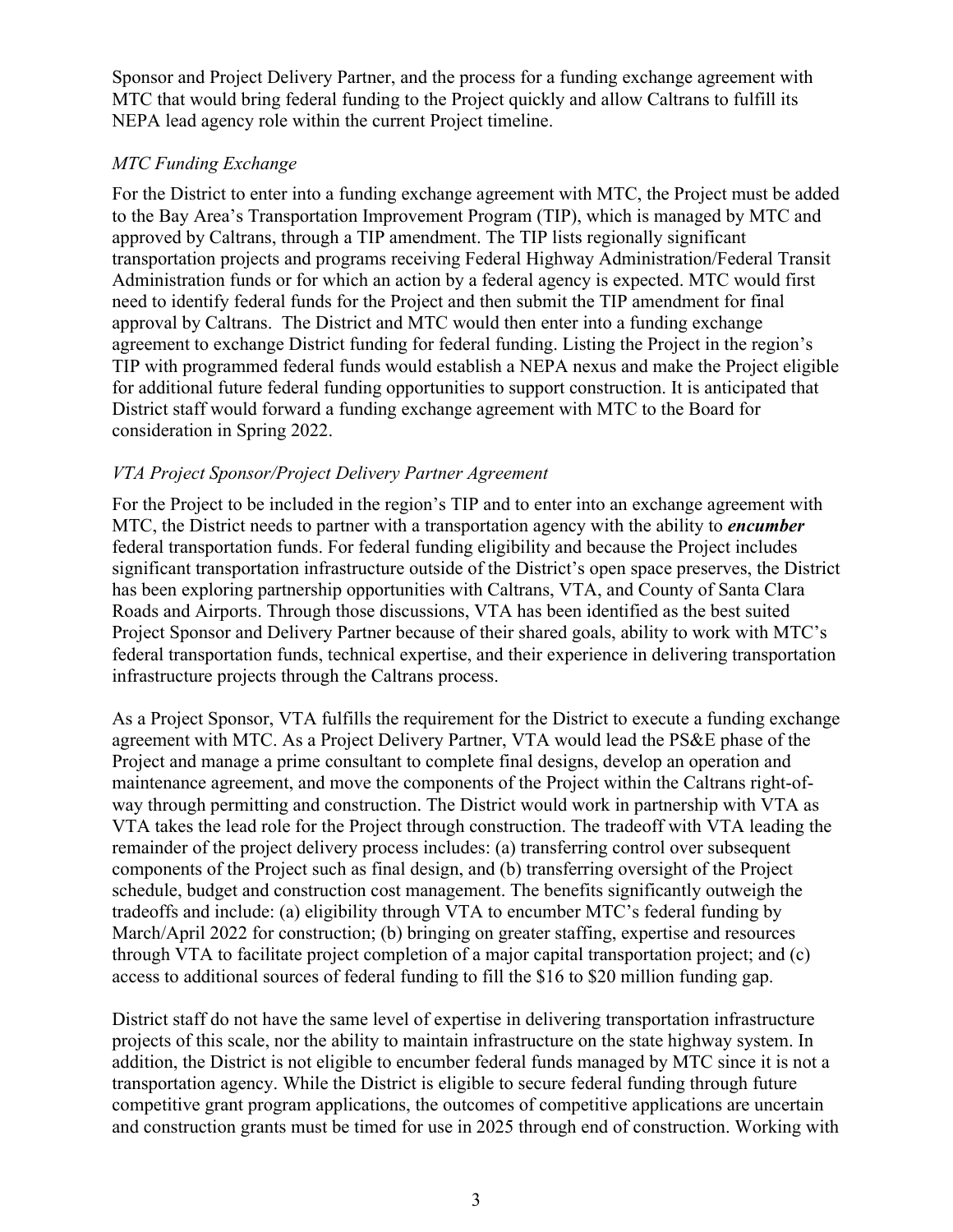an experienced transportation partner such as VTA could significantly strengthen our position to compete for federal grants.

VTA staff have provided example partner agreements for District review. The District will have the opportunity to meet with VTA on the draft Project Delivery Partner Agreement (Agreement) concurrently with the MTC TIP Amendment process. District staff will request a key role in providing input on aesthetic elements of the Project's engineered infrastructure, including the overcrossing and bridge railing, retaining walls and sound barriers, fencing, and interpretive/educational features that will educate the public of the wildlife crossing. Additionally, involvement in the PS&E design consultant selection, and other factors such as District participation in monthly Project Development Team meetings with VTA, Caltrans, and the consultant for the PS&E phase may also be requested for inclusion in the Agreement.

In order to meet the overall Project construction timeline, District staff will need to continue working with VTA to develop a Project Delivery Partner Agreement that defines roles and responsibilities through the final phases of the project, including long term operation and maintenance of infrastructure within the Caltrans right-of-way. It is anticipated that a draft Project Delivery Partner Agreement would be presented to the Board for input in Spring 2022, followed by consideration of final Board approval in Summer 2022.

#### **Funding Opportunities**

The pre-construction phases of the Project are fully funded. Current grants are being administered by the Wildlife Conservation Board (WCB), California Department of Parks and Recreation (CDPR), the Gordon and Betty Moore Foundation, and a private fund. District state and federal consultants, Environmental & Energy Consulting (EEC) and The Ferguson Group (TFG), are coordinating to support the exchange agreement with MTC and partner agreement with VTA.

With the District allocation of \$14M in Measure AA funding and approximately \$9M in external support, the funding gap to complete construction of the wildlife undercrossing, trail overcrossing, directional fencing, and trail connections is estimated to be \$16M to \$20M. The District's overall funding strategy for the construction phase anticipates securing external grants from state (55%), federal (40%), and local (5%) sources to leverage District funds. District staff have had initial conversations with potential funding agencies and anticipate applying to the State Coastal Conservancy (SCC) San Francisco Bay Program for Bay Area Ridge Trail and wildlife corridor priorities, WCB's Fish Passage and Wildlife Corridor Program for a second grant, and CDPR's Recreational Trails Program for connector trails outside the state right of way. EEC continues to support District staff with state agency coordination and state budget member requests in addition to tracking state agency funding allocations in the [Governor's](https://lao.ca.gov/Publications/Report/4492)  [FY2023 Budget.](https://lao.ca.gov/Publications/Report/4492) With billions of federal dollars available for transportation, regional trails, and wildlife habitat projects, completing NEPA/CEQA in 2023, partnering with an experienced transportation agency, and securing significant state and local funding will position the District well to be competitive for federal grant programs. The [Infrastructure Investment and Jobs Act](https://www.whitehouse.gov/briefing-room/statements-releases/2021/11/06/fact-sheet-the-bipartisan-infrastructure-deal/) will fund a new US Department of Transportation Wildlife/Vehicle Collision Pilot Program, which VTA and the District have discussed pursuing collaboratively. TFG has also facilitated initial discussions with Congresswoman Anna Eshoo's office on a federal [Community Project](https://eshoo.house.gov/constituent-services/community-funded-projects)  [Funding](https://eshoo.house.gov/constituent-services/community-funded-projects) request for the Project. Locally, [Valley Water](https://www.valleywater.org/learning-center/grants-partnerships) has met with the District on new wildlife corridor funding and possible local partner support.